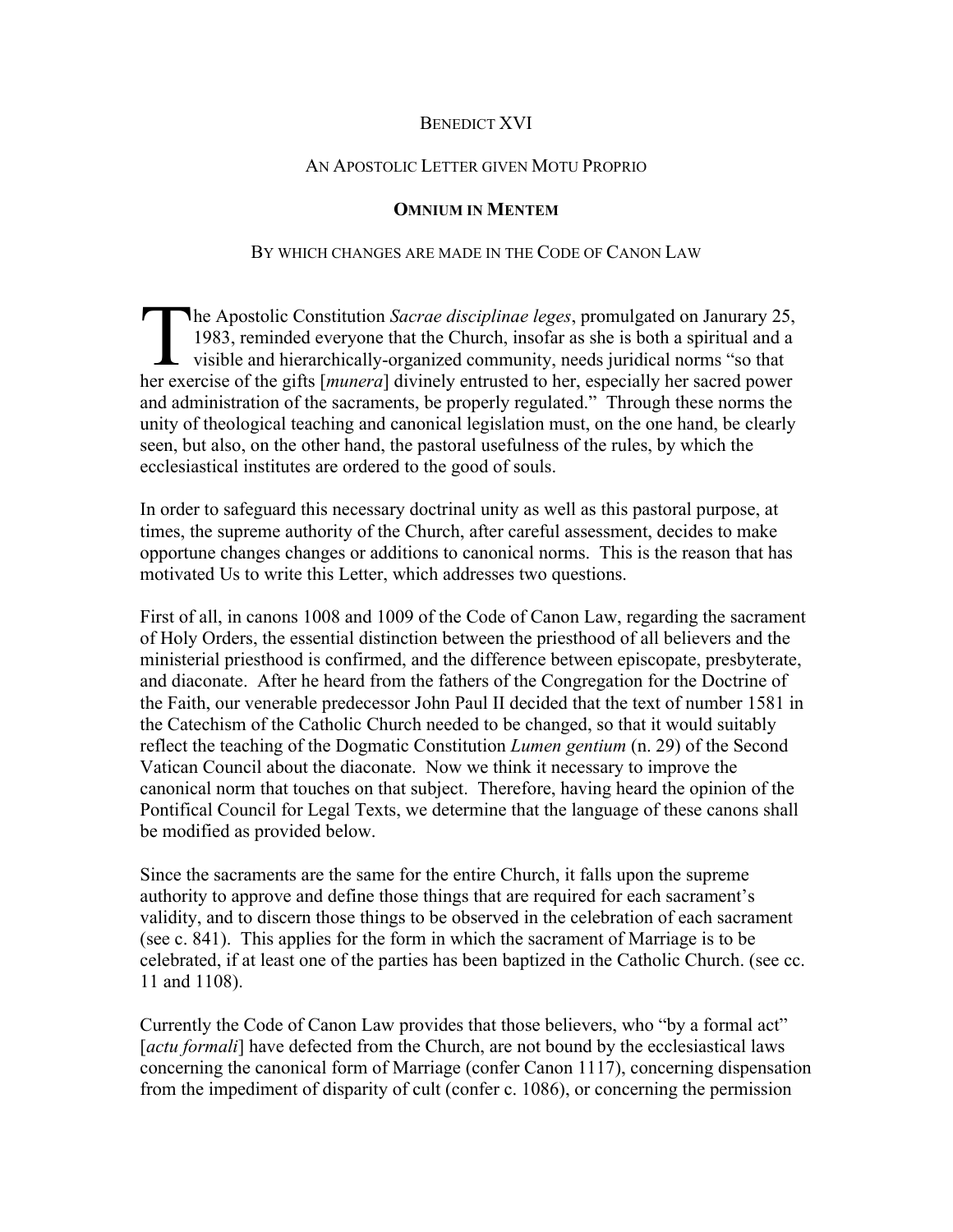required to enter into a mixed marriage (confer c. 1124). The reason for this exception to the general norm of canon 11 was to avoid the nullity of marriages contracted by those faithful due to defective canonical form or the disparity of cult impendiment.

The experience of recent years has shown, to the contrary, that this new law has created more than a few pastoral problems. First of all, the determination and practical evaluation of whether a formal act of defection from the Church has occurred seems difficult to make in individual cases. This may be due to the theological substance of the canon, or else due to the canonical view of the same. Many difficulties have certainly arisen not only in pastoral ministry but also for the tribunals. In fact, out of the new law there seems to have arisen, at least obliquely, an advantage or even incentive to commit apostasy for those in places where faithful catholics are few in number, or where unjust marriage laws are in force that disciminate against citizens on account of their religion. The new law also made return [to the Church] difficult especially for those baptized who fervently wanted to contract a new canonically valid marriage after the failure of a prior one. Finally (skipping over other points), many of these marriages became *de facto* for the Church so-called "clandestine" marriages.

Having taken all those things into account, and having carefully considered the opinions of the fathers of the Congregation for the Doctrine of the Faith and of the Pontifical Council for Legal Texts, as well as the opinions of the Episcopal Conferences that were consulted as to the pastoral utility of keeping or abrogating this exception from the general norm of canon 11, it seems necessary to abolish this rule that was introduced into the body of canonical laws currently in force.

Thus we declare that the following words in the same Code of Canon Law must be removed: "and has not by a formal act defected from it" [*neque actu formali ab ea defecerit*] from c. 1117; "and has not by a formal act defected from it" [*nec actu formali ab ea defecerit*] from c. 1086 § 1; and "and [who] has not defected from it by a formal act" [*quæque nec ab ea actu formali defecerit*] from c. 1124.

And so, having heard from both the Congregation for the Doctrine of the Faith and the Pontifical Council for Legal Texts regarding this issue, and also having sought the opinion of our Venerable Brethren, the Cardinals of the Holy Roman Church, in charge of the Dicasteries of the Roman Curia, we decree the following:

Art. 1. The text of c. 1008 of the Code of Canon Law is so changed that from now on it simply says:

"By divine institution some among Christ's faithful are, through the sacrament of Holy Orders, marked with an indelible character and are thus constituted sacred ministers; thereby they are consecrated and deputed so that, each according to his own position, may be devoted to the People of God under a new and particular title."